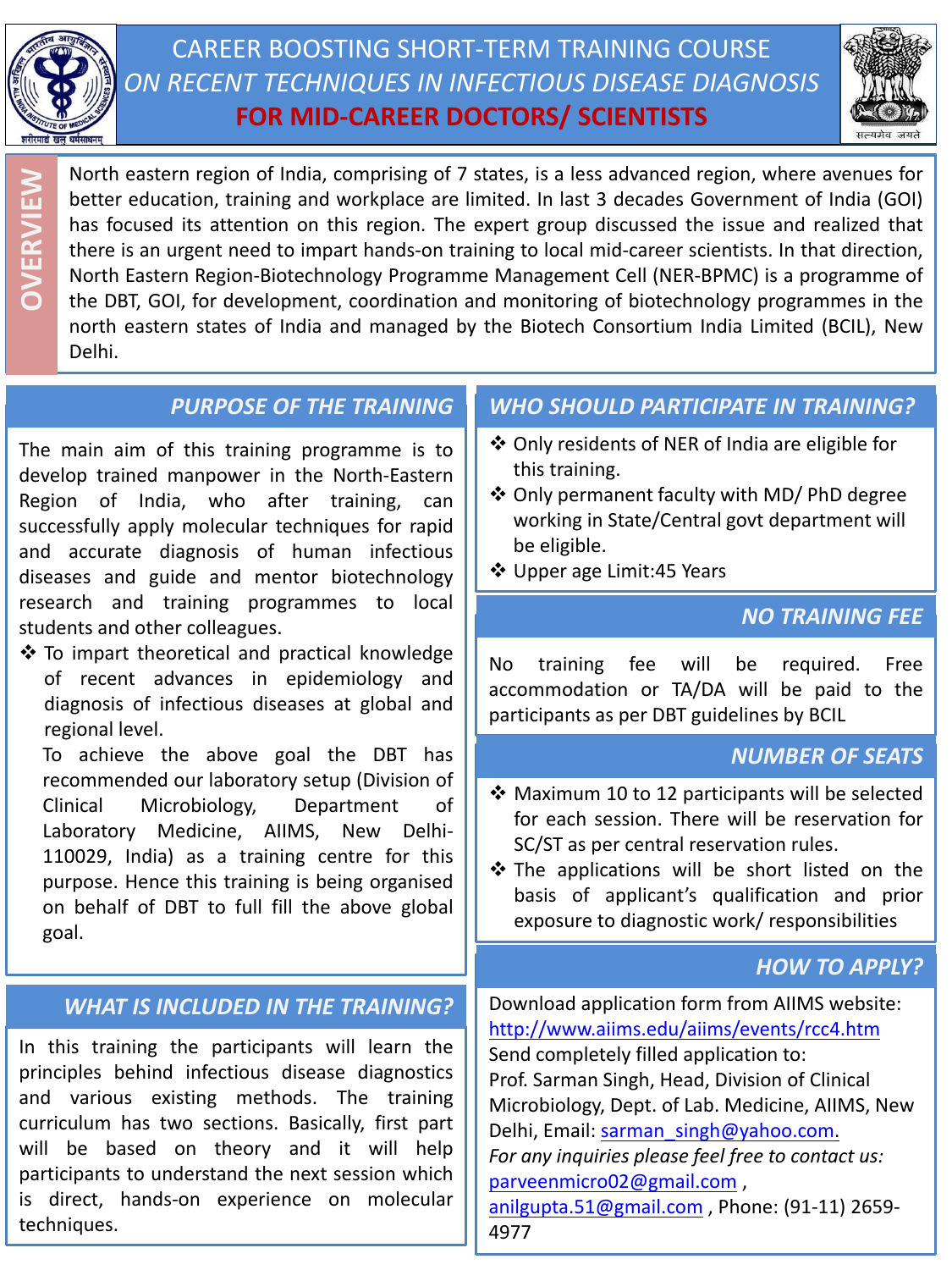### *WHEN IS THE TRAINING CONDUCTED ?*

Training is scheduled three times in a year (2012-13): **December-2012, April- 2013 and August-2013** 

| <b>TRAINING SUMMARY</b> |                                                                    |                                                                |  |  |  |
|-------------------------|--------------------------------------------------------------------|----------------------------------------------------------------|--|--|--|
| <b>DAYS</b>             | <b>SESSION</b>                                                     | <b>TITLE</b>                                                   |  |  |  |
| Day-1                   | Forenoon                                                           | Introduction and inaugural session*                            |  |  |  |
| Monday)                 | Afternoon                                                          | Basic concepts to setting up a molecular laboratory            |  |  |  |
| Day-2                   | Forenoon                                                           | Quality control and Quality assurance in the laboratory*       |  |  |  |
| (Tuesday)               | Afternoon                                                          | Emerging infectious diseases*                                  |  |  |  |
| Day-3<br>Forenoon       |                                                                    | Sample processing for Mycobacteriosis diagnosis                |  |  |  |
| (Wednesday)             | Afternoon                                                          | Microscopically diagnosis of Mycobacteriosis                   |  |  |  |
| Day-4                   | DNA extraction for molecular detection & speciation of<br>Forenoon |                                                                |  |  |  |
| (Thursday)              | Afternoon                                                          | Mycobacterium                                                  |  |  |  |
|                         |                                                                    | Cloning, expression & purification of recombinant proteins*    |  |  |  |
| Day-5                   | Forenoon                                                           | Detection & speciation of Mycobacterium by M-PCR               |  |  |  |
| (Friday)                | Afternoon                                                          | Role of Microarray in diagnosis*                               |  |  |  |
| Day-6                   | Forenoon                                                           | Demonstration of ELISA                                         |  |  |  |
| (Saturday)              | Afternoon                                                          | Demonstration of automated ELISA                               |  |  |  |
| Day-7 (Sunday)          |                                                                    |                                                                |  |  |  |
|                         |                                                                    | <b>Free day</b>                                                |  |  |  |
| Day-8                   | Forenoon                                                           | Real Time PCR: An influential tool in research and diagnostics |  |  |  |
| (Monday)                | Afternoon                                                          | Demonstration of Real Time PCR                                 |  |  |  |
| Day-9                   | Forenoon                                                           | NASBA: A potent advanced molecular method for detection of HIV |  |  |  |
| (Tuesday)               | Afternoon                                                          | <b>Demonstration of NASBA</b>                                  |  |  |  |
| <b>Day-10</b>           | Forenoon                                                           | Line probe Assay: An authentic advance molecular method of     |  |  |  |
|                         |                                                                    | detection of MDR/XDR M. tuberculosis                           |  |  |  |
| (Wednesday)             | Afternoon                                                          | Demonstration of LiPA                                          |  |  |  |
| Day-11                  | Forenoon                                                           | TaqMan: An effective advance molecular method in diagnostic    |  |  |  |
| (Thursday)              |                                                                    | research                                                       |  |  |  |
|                         | Afternoon                                                          | Demonstration of TaqMan assay                                  |  |  |  |
|                         |                                                                    | DNA sequencing & its role in diagnostics research*             |  |  |  |
| Day-12                  | Forenoon                                                           | Diagnosis of Leishmaniasis                                     |  |  |  |
| (Friday)                | Afternoon                                                          | Diagnosis of toxoplasmosis                                     |  |  |  |

*\* Theory based classes*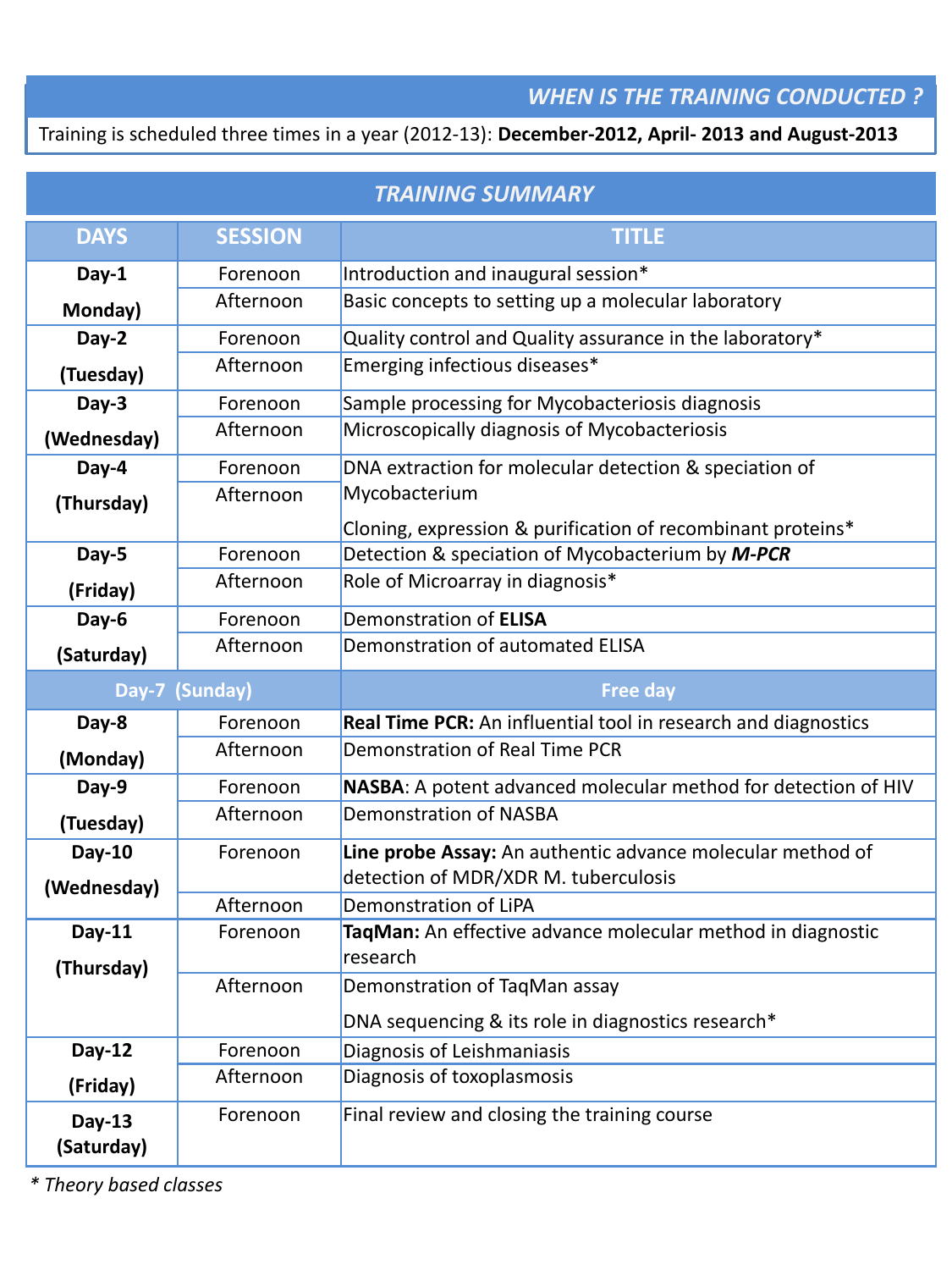|                          | APPLICATION FORM FOR SHORT TERM TRAINING COURSE<br>on Recent Techniques in Infectious Disease Diagnosis                                   |           |  |  |  |  |  |
|--------------------------|-------------------------------------------------------------------------------------------------------------------------------------------|-----------|--|--|--|--|--|
| घर्मसाधनम                | Division of Clinical Microbiology, Department of Laboratory Medicine,<br>All India Institute of Medical Sciences, New Delhi-110029, India |           |  |  |  |  |  |
| <b>Title:</b>            | Mrs.<br>Dr.<br>Mr.<br>Ms.                                                                                                                 | Prof.     |  |  |  |  |  |
| Name:                    |                                                                                                                                           |           |  |  |  |  |  |
| <b>Middle Name:</b>      |                                                                                                                                           |           |  |  |  |  |  |
| <b>Last Name:</b>        |                                                                                                                                           |           |  |  |  |  |  |
| Gender:                  | Female<br>Male                                                                                                                            |           |  |  |  |  |  |
| Category:                | OBC<br><b>SC</b><br>Gen                                                                                                                   | <b>ST</b> |  |  |  |  |  |
| <b>Organization:</b>     |                                                                                                                                           |           |  |  |  |  |  |
| <b>Job title:</b>        |                                                                                                                                           |           |  |  |  |  |  |
| <b>Contact address:</b>  |                                                                                                                                           |           |  |  |  |  |  |
| E-mail:                  |                                                                                                                                           |           |  |  |  |  |  |
| <b>Phone/ Mobile No:</b> |                                                                                                                                           |           |  |  |  |  |  |
| State:                   |                                                                                                                                           |           |  |  |  |  |  |
| <b>Nationality:</b>      |                                                                                                                                           |           |  |  |  |  |  |
| <b>Qualifications:</b>   | M.Sc.<br><b>MBBS</b><br>PhD<br>MD                                                                                                         | Others    |  |  |  |  |  |
| Accomodation:            | Required<br>Not Required                                                                                                                  |           |  |  |  |  |  |
|                          | How did you find about the training: (Restrict to 100 words)                                                                              |           |  |  |  |  |  |
|                          |                                                                                                                                           |           |  |  |  |  |  |
|                          |                                                                                                                                           |           |  |  |  |  |  |
|                          |                                                                                                                                           |           |  |  |  |  |  |
|                          |                                                                                                                                           |           |  |  |  |  |  |
|                          |                                                                                                                                           |           |  |  |  |  |  |
|                          |                                                                                                                                           |           |  |  |  |  |  |
|                          |                                                                                                                                           |           |  |  |  |  |  |
|                          |                                                                                                                                           |           |  |  |  |  |  |
|                          |                                                                                                                                           |           |  |  |  |  |  |